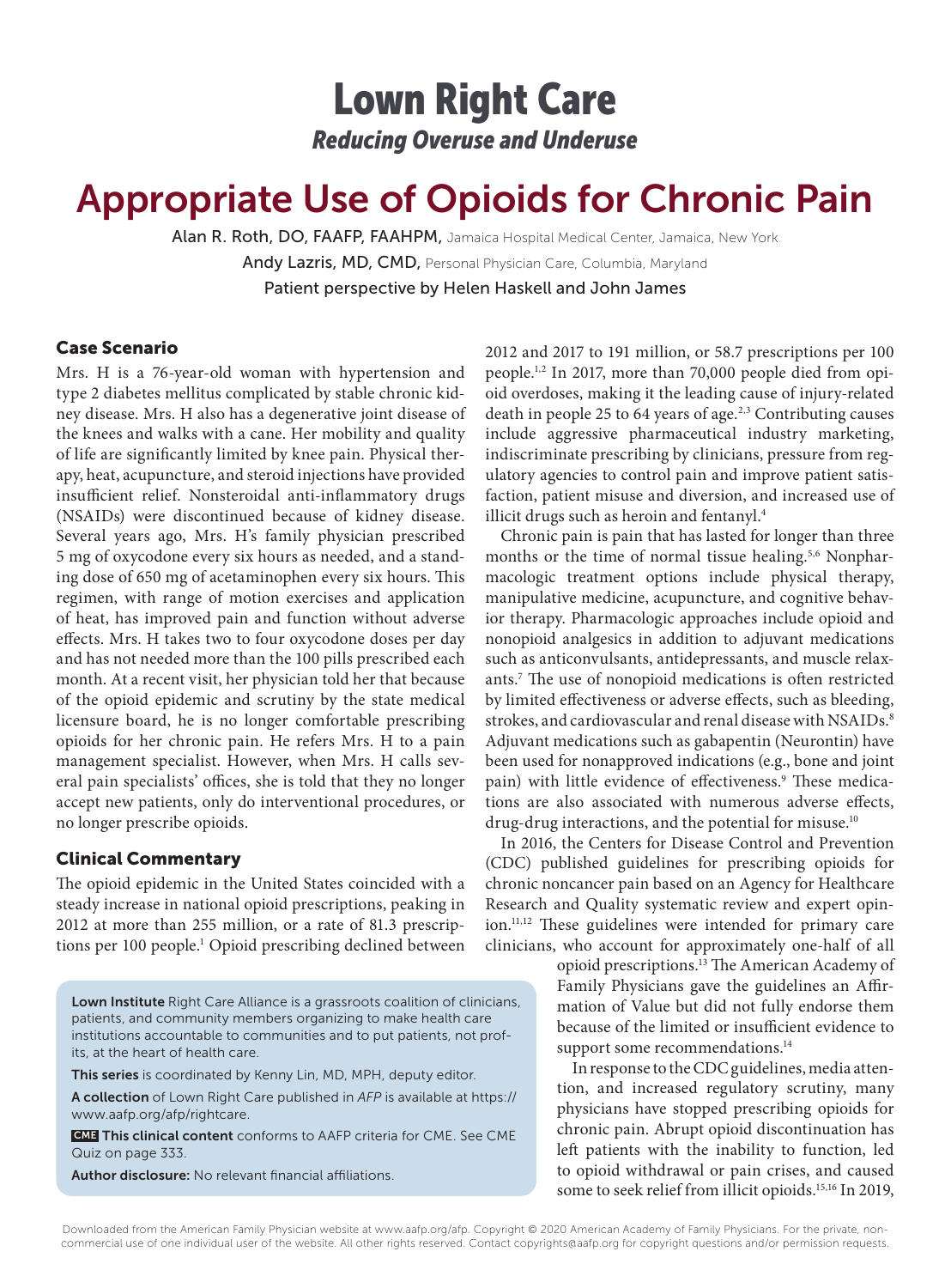### TAKE-HOME MESSAGES FOR RIGHT CARE

A patient-centered shared decision-making approach is essential for the management of chronic pain.

Clinicians should use nonpharmacologic approaches and nonopioid analgesics such as acetaminophen and nonsteroidal anti-inflammatory drugs, in addition to adjuvant medications such as anticonvulsants and antidepressants, in patients with chronic pain and continue these treatments if effective.

When opioids are indicated, assess benefits and harms, prescribe the lowest possible dose, and implement mitigation strategies to decrease the potential for misuse.

Avoid rapid tapering and arbitrary dose limits for patients already on chronic opioid therapy. A slow tapering of opioids with close monitoring should be discussed when goals of therapy are not achieved or if harms outweigh benefits.

the lead authors of the CDC guidelines clarified that their intention was not to set hard limits on daily opioid doses or cause clinicians to abruptly taper or stop prescribing opioids to patients with chronic pain.17

A systematic and commonsense approach to pain management is essential. Appropriate treatment of acute pain, including the use of short-acting opioids when indicated in the lowest possible dose for less than seven days, may decrease the risk of chronic opioid use.<sup>11</sup> The use of nonpharmacologic, nonopioid, and adjunctive medications should be the first-line treatment in a comprehensive approach to chronic pain management.<sup>10</sup> When these therapies are inadequate to relieve pain or improve function, low doses of short-acting opioids may be added.18 A patient-focused shared decision-making discussion should include careful risk-benefit analysis and establish realistic goals. Opioid harms should be reviewed, and risk mitigation strategies should be implemented, such as the use of prescription drug monitoring programs, periodic urine drug testing, prescribing of naloxone when appropriate, and the avoidance of the coadministration of benzodiazepines when possible.10,16 Pain, function, and adverse effects should be continuously assessed during the first one to four weeks of opioid therapy, and then at least every three months after.<sup>10</sup>

The CDC recommends reassessing the risk-benefit analysis when the dosage approaches 50 morphine milligram equivalents (MME) per day and to avoid using greater than 90 MME per day. If higher dosages are necessary, close patient oversight and monitoring for increased risks are needed.17,18 Opioid therapy may be continued if there has been a meaningful improvement in function or pain control. Tapering or discontinuation may be considered if the goals of therapy are not achieved, if the patient

requests it, or if risks outweigh the benefits of continued therapy.19-21 Most patients receiving long-term opioid therapy require a slow taper of approximately 10% each month with close monitoring for worsening pain, deteriorating function, and withdrawal symptoms. Opioids should never be abruptly discontinued except in emergencies (e.g., drug overdose). Medication-assisted treatment is typically necessary only for patients with opioid use disorder and should not be based on the dosage of medication required to treat chronic pain.19-21

A National Institutes of Health Pathways to Prevention Workshop consensus statement concluded that "patients, providers, and advocates all agree that there is a subset of patients for whom opioids are an effective treatment method for their chronic pain, and that limiting or denying access to opioids for these patients can be harmful."<sup>22</sup> The judicious use of opioids for acute and chronic pain in conjunction with nonopioid pharmacologic and nonpharmacologic therapy, and with careful monitoring and risk reduction strategies, is a patient-centered care approach.<sup>5,10,18,19,23</sup>

#### Patient Perspective

*We appreciate the call for shared decision-making with patients who are being treated with opioids to control pain. There is excellent patient-oriented information available on the risks and benefits of opioids that is helpful for patients to read before shared decision-making commences.24 The patient should also be aware of the risk of interactions with other drugs (e.g., benzodiazepines).25 It is disturbing that a patient's longtime primary care physician would refuse to continue an effective pain regimen and would not feel obligated to verify that another clinician was able to take over the patient's care. In most cases, fear of prescribing opioids has been due to an overly stringent interpretation of CDC guidance. All family physicians should be aware of the CDC's updated advice that these guidelines be interpreted using a patient-centered approach.17*

*Attempts to completely discontinue long-term opioid therapy for chronic pain have sometimes resulted in anguish and desperation, not because of opioid use disorder but because, for some, nothing else seems to work. It is advisable to try other options and to discontinue opioids when possible. However, physicians sometimes fail to emphasize, and patients often are oblivious, to the risks and sometimes questionable effectiveness of nonopioid pain relievers, especially over-thecounter medications. As part of shared decision-making, patients should be made aware of concerns about longterm use of acetaminophen causing liver damage or use of NSAIDs causing cardiovascular, bleeding, or gastrointestinal effects.26,27 The limited effectiveness and known adverse effects of repurposed drugs such as anticonvulsants and antidepressants should be made clear. The physician should also ensure that the patient has a safe place at home to store medications*